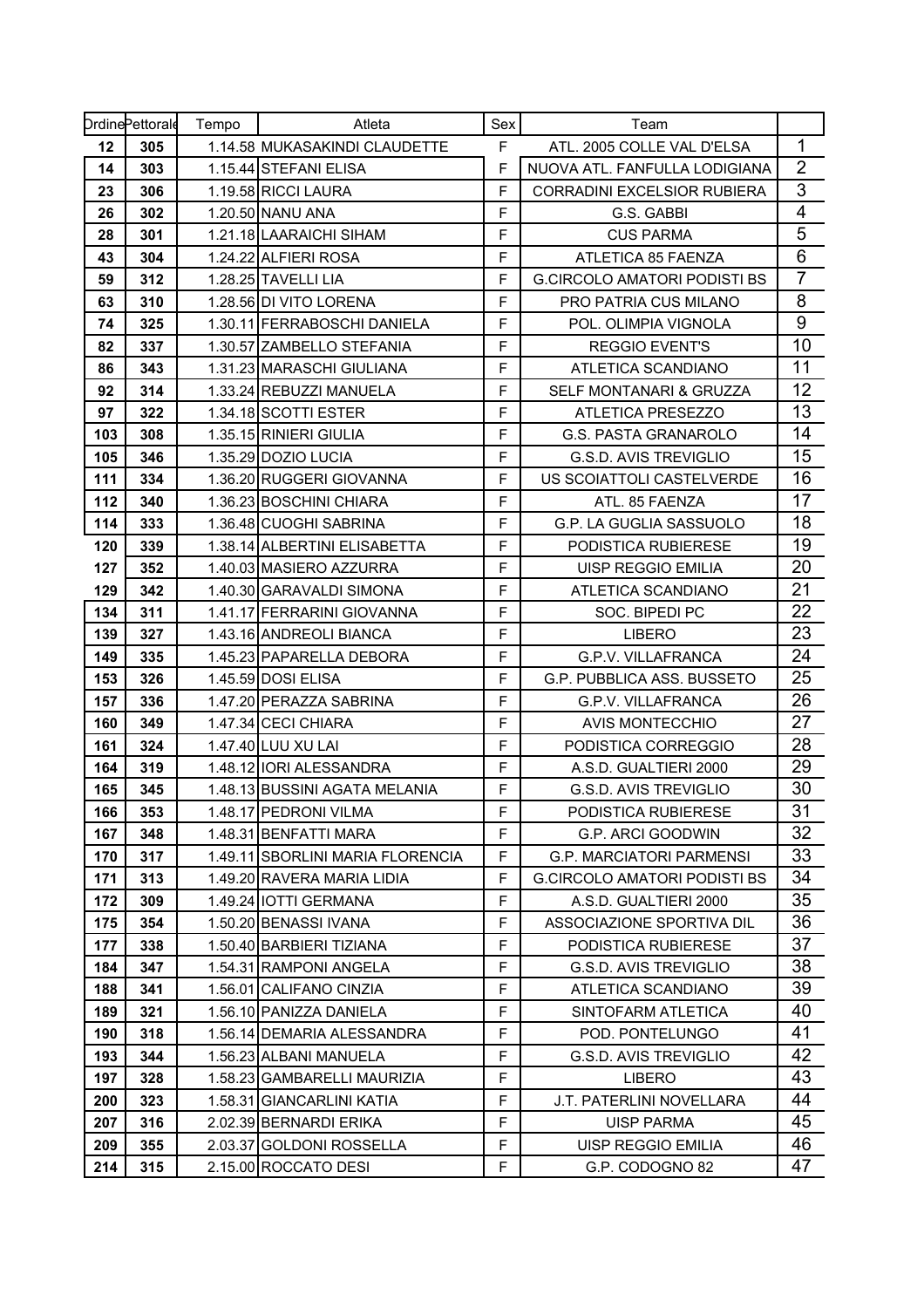| $\mathbf 1$    | $\mathbf{2}$   | 1.03.33 SOLOMON KIRWA YEGO     | м | A.S. LA FRATELLANZA 1874      | 1                       |
|----------------|----------------|--------------------------------|---|-------------------------------|-------------------------|
| $\mathbf 2$    | $\overline{7}$ | 1.03.36 EL BARHOUMI TAOUFIQUE  | м | ATL. CASONE NOCETO            | $\overline{2}$          |
| 3              | 3              | 1.04.13 ZAID ISSAM             | м | IPOL. ROCCO SCOTELLARO MATERA | 3                       |
| 4              | 11             | 1.04.48 CHEMCHIR MICHAEL KASIS | M | ATL, BRESCIA 1950 ISPA GROUP  | $\overline{\mathbf{4}}$ |
| 5              | 6              | 1.05.07 DANIEL KIPKIRUI NGENO  | м | <b>RCF ROMA</b>               | 5                       |
| 6              | 5              | 1.05.27 ABRAHAM KIPKEMEI TALAM | м | ATL. FUTURA FIGLINE           | 6                       |
| $\overline{7}$ | 4              | 1.06.43 HAJJY MOHAMED          | м | ATLETICA CASTENASO            | $\overline{7}$          |
| 8              | 10             | 1.09.00 LAQOUAHI MOHAMED       | м | <b>REGGIO EVENT'S</b>         | 8                       |
| 9              | 9              | 1.09.40 ABBATESCIANNI DIEGO    | м | ATLETICA PALZOLA              | $9$                     |
| 10             | 8              | 1.09.52 MORTILLARO CORRADO     | M | ATLETICA PALZOLA              | 10                      |
| 11             | 135            | 1.14.25 GELOSINI CLAUDIO       | м | J.T. PATERLINI NOVELLARA      | 11                      |
| 13             | 181            | 1.15.17 ZAMBELLI ANDREA        | М | ATLETICA SCANDIANO            | 12                      |
| 15             | 103            | 1.15.47 STANZANI NIKI          | м | G.S. GABBI                    | 13                      |
| 16             | 54             | 1.17.20 MINNITI PAOLO          | M | ATL. PIACENZA                 | 14                      |
| 17             | 189            | 1.17.32 ACCORDINI MASSIMO      | M | ATL. INSIEME NEW FOODS VR     | 15                      |
| 18             | 113            | 1.17.41 MAGNANI FRANCESCO      | м | PODISTICA CORREGGIO           | 16                      |
| 19             | 178            | 1.17.47 CORNALI YURI           | м | ATLETICA SCANDIANO            | 17                      |
| 20             | 80             | 1.18.46 BORGONOVI MANUEL       | м | ATLETICA RIGOLETTO            | 18                      |
| 21             | 104            | 1.19.01 ID'ORONZIO DAVIDE      | м | G.P. AVIS SUZZARA             | 19                      |
| 22             | 34             | 1.19.54 BAVUTTI GIOVANNI       | м | SOC. SURFING SHOP RUNNING     | 20                      |
| 24             | 201            | 1.19.59 CASULA GIUSEPPE        | м | A.S.D. SPORT INSIEME          | 21                      |
| 25             | 74             | 1.20.35 GASPAROTTO EDOARDO     | м | LA FULMINEA RUNNING TEAM      | 22                      |
| 27             | 190            | 1.21.04 ARRIGHI DAVIDE         | М | POL. PAGNONA LECCO            | 23                      |
| 29             | 112            | 1.21.37 TOPOLINI SERGIO        | м | CORRADINI EXCELSIOR RUBIERA   | 24                      |
| 30             | 187            | 1.21.44 BIGI GIANLUCA          | м | PODISTICA CORREGGIO           | 25                      |
| 31             | 136            | 1.21.54 DANCELLI DAVIDE        | м | ATL. BRESCIA MARATHON         | 26                      |
| 32             | 206            | 1.22.33 INCERTI DEVIS          | м | POLISPORTIVA LE COLLINE       | 27                      |
| 33             | 198            | 1.22.35 MALVESTITI FABIO       | м | ATL. ARCISATE MIOTTI VA       | 28                      |
| 34             | 132            | 1.22.42 MENOZZI DANILO         | м | ROAD RUNNERS POVIGLIO         | 29                      |
| 35             | 164            | 1.22.42 FRIGIERI CORRADO       | м | PODISTICA CAVRIAGO            | 30                      |
| 36             | 32             | 1.22.49 CROCE ANTONIO          | М | G.P. CODOGNO 82               | 31                      |
| 37             | 125            | 1.23.21 BONFANTI AMEDEO        | М | G.S.D. VALDALPONE DE MEGNI    | 32                      |
| 38             | 180            | 1.23.23 GOVI MARCO             | М | ATLETICA SCANDIANO            | 33                      |
| 39             | 127            | 1.23.27 BENATI MAURO           | М | G.P. AVIS SUZZARA             | 34                      |
| 40             | 51             | 1.23.31 RICCI GIUSEPPE         | м | G.S. ZELOFORAMAGNO            | 35                      |
| 41             | 119            | 1.24.12 ACCORSI ENRICO         | M | ATL. GHIRLANDINA              | 36                      |
| 42             | 204            | 1.24.18 SCERRINO ANDREA        | М | PODISTICA BIASOLA             | 37                      |
| 44             | 111            | 1.24.24 TORRENTE MARCO         | м | G.S. ZELOFORAMAGNO            | 38                      |
| 45             | 40             | 1.25.04 LUTTERI ALESSANDRO     | м | G.P. AVIS SUZZARA             | 39                      |
| 46             | 120            | 1.25.17 BOLONDI ANDREA         | м | <b>IOTTI E CORRADINI</b>      | 40                      |
| 47             | 160            | 1.25.19 RONCHETTI MASSIMO      | М | POD. FORMIGINESE              | 41                      |
| 48             | 98             | 1.25.20 GUIDARINI FEDERICO     | м | G.P. TANETO                   | 42                      |
| 49             | 20             | 1.25.25 FERRI LEONARDO         | м | POL. CARPINETI                | 43                      |
| 50             | 114            | 1.25.33 BONNETTE JEAN MARC     | М | <b>LIBERO</b>                 | 44                      |
| 51             | 212            | 1.25.34 GOZZI GIANPAOLO        | м | POMI RIVAROLO DEL RE          | 45                      |
| 52             | 126            | 1.26.02 MEDICI MARCO           | M | LA PATRIA S.G. 1879           | 46                      |
| 53             | 53             | 1.26.02 BENEVENTI FABIO        | М | POD. BIASOLA ASD              | 47                      |
| 54             | 123            | 1.26.54 SIRONI MATTEO          | М | PELL E OSS MONZA              | 48                      |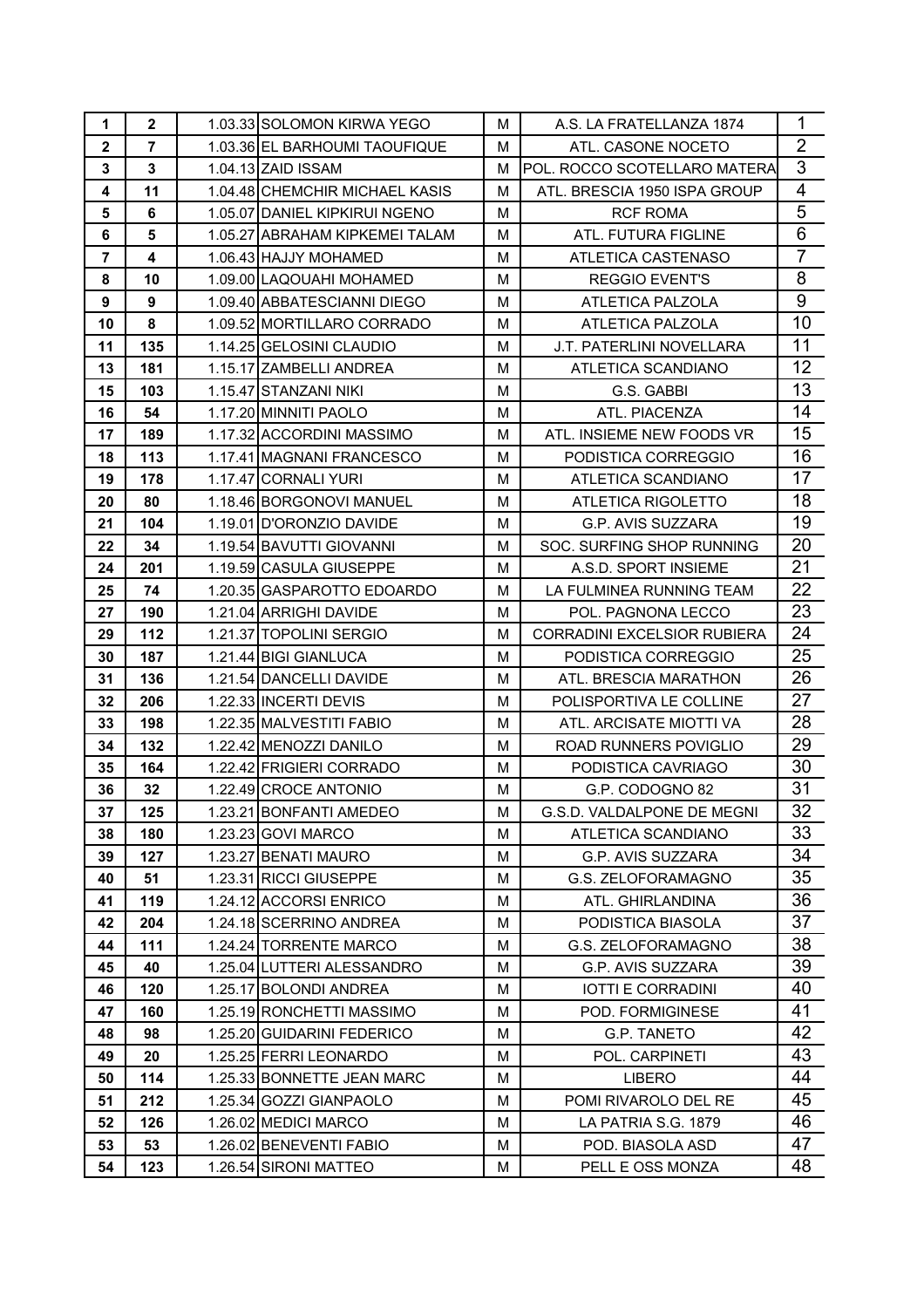| 55  | 67  | 1.27.00 PELLIZZARDI MASSIMO   | м | J.T. PATERLINI NOVELLARA             | 49 |
|-----|-----|-------------------------------|---|--------------------------------------|----|
| 56  | 44  | 1.27.07 PERSINI FRANCESCO     | м | G.S.DUCOS                            | 50 |
| 57  | 124 | 1.27.54 IOTTI LUCA            | м | UISP REGGIO EMILIA                   | 51 |
| 58  | 158 | 1.28.24 LORENZON FEDERICO     | м | <b>G. CIRCOLO AMATORI PODISTI BS</b> | 52 |
| 60  | 159 | 1.28.25 SALVETTI FABIO        | м | G.S. DUCOS                           | 53 |
| 61  | 75  | 1.28.32 CAVAZZUTI PAOLO       | м | POD. FORMIGINESE                     | 54 |
| 62  | 134 | 1.28.33 FARINA MASSIMO        | м | A.S.D. GUALTIERI 2000                | 55 |
| 64  | 94  | 1.28.56 ADAMO MICHELE         | м | POL. LE COLLINE                      | 56 |
| 65  | 168 | 1.29.11 ANTENEN EMANUEL       | м | PODISTICA RUBIERESE                  | 57 |
| 66  | 199 | 1.29.26 ARCARI ALFREDO        | M | POD. FORMIGINESE                     | 58 |
| 67  | 137 | 1.29.27 ARCARI MIRCO          | м | ATL. BRESCIA MARATHON                | 59 |
| 68  | 172 | 1.29.33 BORELLA SANTO         | м | A.S.D. RUNNERS BERGAMO               | 60 |
| 69  | 81  | 1.29.41 ROSSI ROBERTO         | м | <b>ENDAS CESENA</b>                  | 61 |
| 70  | 107 | 1.29.49 VEZZANI DAVIDE        | м | PODISTICA CORREGGIO                  | 62 |
| 71  | 92  | 1.29.54 POZZI FABIO           | м | POD. CASTELLARANO                    | 63 |
| 72  | 153 | 1.29.58 TAMAI LUIGINO         | м | G.P.V. VILLAFRANCA                   | 64 |
| 73  | 23  | 1.29.59 VEZZANI MILCO         | M | G.P. FABBRICO                        | 65 |
| 75  | 174 | 1.30.12 GIOVANNETTI ANDREA    | м | ATLETICA SCANDIANO                   | 66 |
| 76  | 70  | 1.30.14 GALIOTTO PAOLO        | м | PODISTICA CORREGGIO                  | 67 |
| 77  | 82  | 1.30.22 PIERI VITTORIO        | м | <b>ENDAS CESENA</b>                  | 68 |
| 78  | 167 | 1.30.24 CASINI MARCO          | м | PODISTICA RUBIERESE                  | 69 |
| 79  | 141 | 1.30.29 MECHETTI GIOVANNI     | м | POD. BIASOLA ASD                     | 70 |
| 80  | 117 | 1.30.37 LOBINA FABRIZIO       | м | POL. MADONNINA                       | 71 |
| 81  | 176 | 1.30.40 DIMITRIC GORAN        | м | ATLETICA SCANDIANO                   | 72 |
| 83  | 154 | 1.30.57 REVERBERI GIAN MATTEO | м | <b>REGGIO EVENT'S</b>                | 73 |
| 84  | 118 | 1.31.08 RICCI DINO            | м | POD. FORMIGINESE                     | 74 |
| 85  | 214 | 1.31.18 ZUCCA PAOLO           | м | <b>ACQUIRUNNERS</b>                  | 75 |
| 87  | 33  | 1.31.33 MARCHESI GIORGIO      | м | PROPATRIA CUS MILANO                 | 76 |
| 88  | 62  | 1.31.37 BOCCEDA PAOLO         | м | <b>CUS PARMA</b>                     | 77 |
| 89  | 100 | 1.31.55 PIOLI MAURO           | м | <b>G.P. TANETO</b>                   | 78 |
| 90  | 58  | 1.32.22 FABBRI MIRCO          | M | <b>NEW HOLLAND</b>                   | 79 |
| 91  | 66  | 1.32.35 ROTTOLI GIACOMO       | M | ATLETICA PRESEZZO                    | 80 |
| 93  | 200 | 1.33.26 CRESPI MARCO          | м | G.P. LA GUGLIA SASSUOLO              | 81 |
| 94  | 89  | 1.33.27 MADESANI ALESSANDRO   | M | <b>ATLETICA VIADANA</b>              | 82 |
| 95  | 65  | 1.33.37 PIOLA ETTORE          | M | SOC. POL. TORRILE                    | 83 |
| 96  | 197 | 1.34.07 BORGHI ROMEO          | M | <b>UISP REGGIO EMILIA</b>            | 84 |
| 98  | 130 | 1.34.24 VILLANI CRISTIAN      | м | ROAD RUNNERS POVIGLIO                | 85 |
| 99  | 210 | 1.34.32 AMORUSO SALVATORE     | м | LE COLLINE                           | 86 |
| 100 | 99  | 1.34.42 CAGNI NICOLA          | M | G.P. TANETO                          | 87 |
| 101 | 61  | 1.34.53 FEBBRARO RAFFAELE     | м | <b>ITALIAN TRIATHLON CARPI</b>       | 88 |
| 102 | 59  | 1.35.01 CHIARI LORENZO        | м | <b>UISP PARMA</b>                    | 89 |
| 104 | 42  | 1.35.15 BORSARI CHRISTIAN     | м | <b>GALILEO TRIATHLON</b>             | 90 |
| 106 | 106 | 1.35.37 BONATTI MARCO         | м | PODISTICA CORREGGIO                  | 91 |
| 107 | 138 | 1.35.54 DEL BUE DANILO        | м | POD. BIASOLA ASD                     | 92 |
| 108 | 142 | 1.36.04 MONTANARI ENRICO      | м | POD. BIASOLA ASD                     | 93 |
| 109 | 144 | 1.36.16 TONDELLI MASSIMO      | м | POD. BIASOLA ASD                     | 94 |
| 110 | 165 | 1.36.20 ROMAGNANI DAVIDE      | м | PODISTICA CAVRIAGO                   | 95 |
| 113 | 155 | 1.36.44 CORTICELLI MAURIZIO   | м | SOC. PRISMA SPEDIZIONI               | 96 |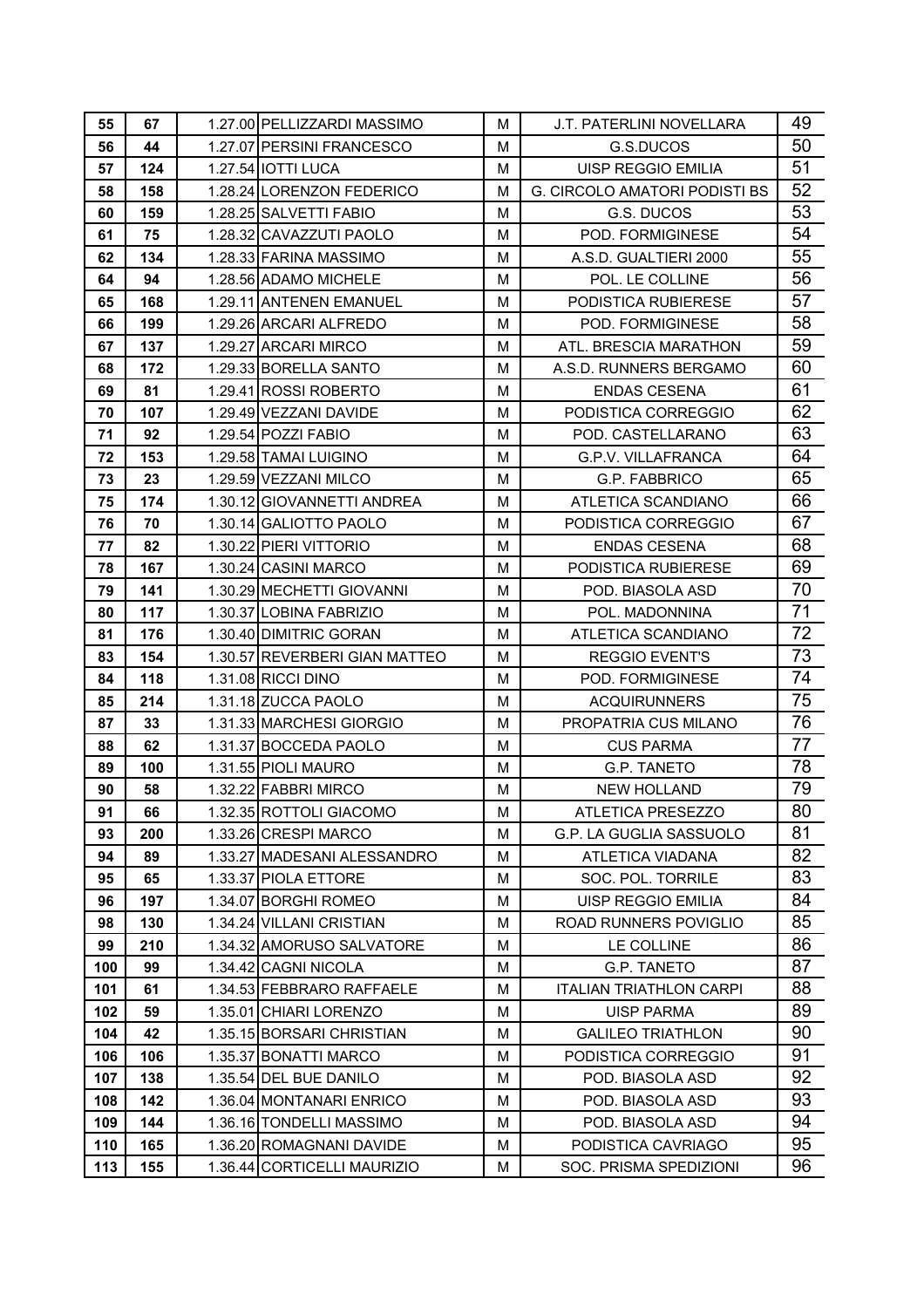| 115 | 131   | 1.37.02 BERTELLI FILIPPO       | м | ROAD RUNNERS POVIGLIO           | 97  |
|-----|-------|--------------------------------|---|---------------------------------|-----|
| 116 | 110   | 1.37.09 MUZZIOLI DINO          | M | LA PATRIA CARPI                 | 98  |
| 117 | 179   | 1.37.27 LUGLI ALBERTO          | м | ATLETICA SCANDIANO              | 99  |
| 118 | 177   | 1.37.53 VITRANI UMBERTO        | м | ATLETICA SCANDIANO              | 100 |
| 119 | 68    | 1.37.59 PRATI DANIELE          | м | PODISTICA CORREGGIO             | 101 |
| 121 | 38    | 1.38.50 MELE SALVATORE         | м | ATLETICA VIADANA                | 102 |
| 122 | 166   | 1.38.51 BONORI MATTEO          | M | A.S.D. GUALTIERI 2000           | 103 |
| 123 | 195   | 1.39.11 RUOZZI LUCA            | М | UISP REGGIO EMILIA              | 104 |
| 124 | 129   | 1.39.23 SASSI MAURIZIO         | м | <b>IOTTI E CORRADINI</b>        | 105 |
| 125 | 151   | 1.39.38 NEGRI FABIO            | M | G.P. AVIS SUZZARA               | 106 |
| 126 | 148   | 1.39.56 MILANESI GIORGIO       | М | US SCOIATTOLI CASTELVERDE       | 107 |
| 128 | 175   | 1.40.29 GUGLIELMI CLAUDIO      | M | ATLETICA SCANDIANO              | 108 |
| 130 | 213   | 1.40.31 GALEAZZI GABRIELE      | М | PODISTICA CORREGGIO             | 109 |
| 131 | 171   | 1.40.48 FIORINI LUCIANO        | М | G.P. BISMANTOVA                 | 110 |
| 132 | 183   | 1.40.55 PEDRONI CLAUDIO        | М | ATLETICA SCANDIANO              | 111 |
| 133 | 116   | 1.41.00 MORELLINI MARCO        | М | <b>J.T. PATERLINI NOVELLARA</b> | 112 |
| 135 | 78    | 1.41.23 PACINI MARCO           | М | G.P. PUBBLICA ASS. BUSSETO      | 113 |
| 136 | 143   | 1.41.44 MONTANARI PAOLO        | М | POD. BIASOLA ASD                | 114 |
| 137 | 69    | 1.41.56 RIGHI MASSIMO          | м | PODISTICA CORREGGIO             | 115 |
| 138 | 145   | 1.43.15 LAPREZIOSA LUCA        | M | POD. BIASOLA ASD                | 116 |
| 140 | 109   | 1.43.17 BONACINI CARLO ALBERTO | М | POL. RUBIERA                    | 117 |
| 141 | 56    | 1.43.35 ALDROVANDI AZIO        | м | G.P. AVIS SUZZARA               | 118 |
| 142 | 146   | 1.43.46 LAPREZIOSA VINCENZO    | M | POD. BIASOLA ASD                | 119 |
| 143 | 64    | 1.44.12 CARLETTI CARLO         | м | A.S.D. GUALTIERI 2000           | 120 |
| 144 | 93    | 1.44.29 BONINI CRISTIANO       | М | G.P. LA GUGLIA SASSUOLO         | 121 |
| 145 | 45    | 1.44.51 CHIUSOLO ROBERTO       | м | <b>MARATHON CREMONA</b>         | 122 |
| 146 | 101   | 1.44.53 CULZONI GIAN LUCA      | м | G.P. TANETO                     | 123 |
| 147 | $121$ | 1.45.06 MARANO ANGELO          | м | G.P. LA GUGLIA SASSUOLO         | 124 |
| 148 | 30    | 1.45.16 BARTOLI MIRCO          | M | A.S.D. GUALTIERI 2000           | 125 |
| 150 | 79    | 1.45.27 PATTACINI CARLO ANDREA | м | <b>CIRCOLO MINERVA ASD</b>      | 126 |
| 151 | 102   | 1.45.36 BERTANI DANIELE        | M | G.P. TANETO                     | 127 |
| 152 | 128   | 1.45.55 CALZA MARCO            | М | ASD ASS. ATL. INTERFLUMINA      | 128 |
| 154 | 184   | 1.46.51 CARIOLI GABRIELE       | М | <b>G.S.D. AVIS TREVIGLIO</b>    | 129 |
| 155 | 108   | 1.47.16 PANARI MATTEO          | М | PODISTICA CORREGGIO             | 130 |
| 156 | 152   | 1.47.18 DE ANGELI CLAUDIO      | М | <b>G.P.V. VILLAFRANCA</b>       | 131 |
| 158 | 88    | 1.47.20 COTOGNO CLAUDIO        | M | <b>LIBERO</b>                   | 132 |
| 159 | 95    | 1.47.33 TORRICELLI WERTHER     | м | UISP CARPI                      | 133 |
| 162 | 139   | 1.47.40 MAININI GIULIANO       | М | POD. BIASOLA ASD                | 134 |
| 163 | 84    | 1.47.51 TOSI ROBERTO           | М | <b>UISP PARMA</b>               | 135 |
| 168 | 188   | 1.48.32 CAVAZZOLI FRANCO       | М | <b>G.P. ARCI GOODWIN</b>        | 136 |
| 169 | 133   | 1.48.35 CIABATTONI STEFANO     | М | <b>LIBERO</b>                   | 137 |
| 173 | 192   | 1.49.24 PAVESI FAUSTO          | М | A.S.D. GUALTIERI 2000           | 138 |
| 174 | 85    | 1.49.40 PRANDI CESARE          | м | <b>LIBERO</b>                   | 139 |
| 176 | 194   | 1.50.34 ROSSI ANDREA           | М | <b>LIBERO</b>                   | 140 |
| 178 | 169   | 1.50.42 PONCEMMI GIANLUIGI     | М | PODISTICA RUBIERESE             | 141 |
| 179 | 86    | 1.51.06 CORUZZI FRANCESCO      | M | <b>LIBERO</b>                   | 142 |
| 180 | 87    | 1.51.38 FERRARI CLAUDIO        | М | <b>LIBERO</b>                   | 143 |
| 181 | 57    | 1.52.12 CASARINI VANNI         | М | <b>CORASSORI MODENA</b>         | 144 |